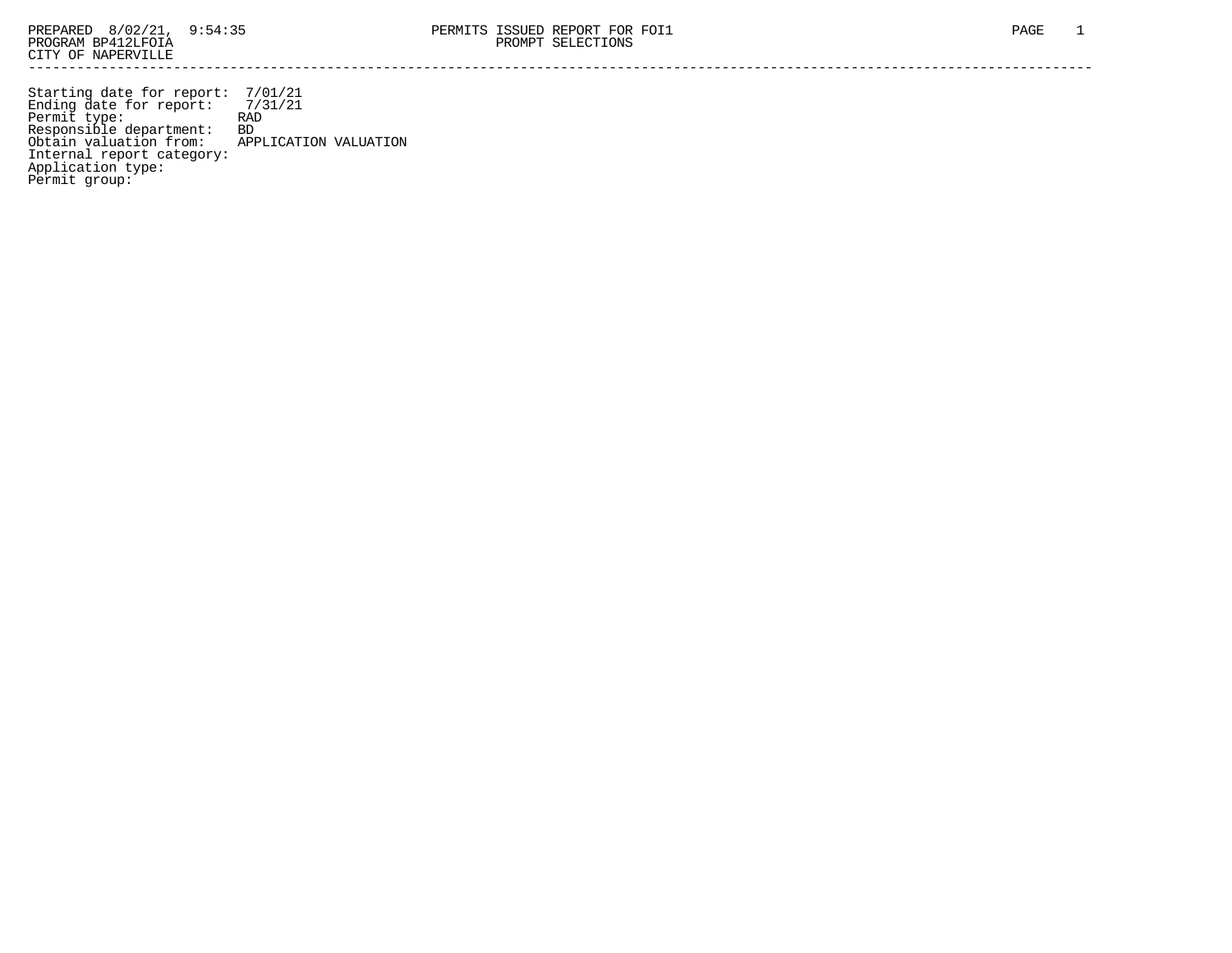## PREPARED 8/02/21, 9:54:35 PERMITS ISSUED REPORT<br>PROGRAM BP412LFOI1 PAGE 1 PROGRAM BP412LFOI1 7/01/21 THRU 7/31/21 CITY OF NAPERVILLE **Example 20** CITY OF NAPERVILLE PERMIT TYPE - RAD ROOM ADDITION OBTAINED VALUATION FROM APPLICATION VALUATION

| APPLICATION APPLICATION TYPE AND DESCRIPTION<br>DATE<br>VALUATION                            | Parcel Number<br>Alternate ID Code        | PROPERTY OWNER/<br>CONTRACTOR                                                                                           |
|----------------------------------------------------------------------------------------------|-------------------------------------------|-------------------------------------------------------------------------------------------------------------------------|
| 21-00000293 RAD RES ADDITIONS (NEW SO FTG)                                                   | 421 SCHOOL ST                             |                                                                                                                         |
| ----------- 2/02/21 \$18000<br>Contractor #:                                                 |                                           |                                                                                                                         |
| STRUCTURE - 000 000<br>PERMIT TYPE - RAD 00 ROOM ADDITION                                    | ISSUE DATE SUBCONTRACTOR(S)<br>7/20/21    |                                                                                                                         |
| 21-00001048 RAD RES ADDITIONS (NEW SQ FTG)                                                   | 32 S SLEIGHT ST DN                        |                                                                                                                         |
| $\frac{1}{2}$ ----------- 3/30/21 \$450000<br>Contractor #: 630-774-1886                     |                                           | D-08183170150000N436 -85 FREDRICKSON BUILDERS                                                                           |
| STRUCTURE - 000 000 ND STRORY ADDITION<br>PERMIT TYPE - RAD 00 ROOM ADDITION<br>------------ | ISSUE DATE SUBCONTRACTOR(S)               |                                                                                                                         |
| 21-00001138 RAD RES ADDITIONS (NEW SO FTG)                                                   | 1130 STARLITE CT                          |                                                                                                                         |
| $\frac{4}{02/21}$ \$20000<br>Contractor #: 630-698-8354                                      | W-01024140250000N270 -202 M.T MCCAW INC   |                                                                                                                         |
| STRUCTURE - 000 000<br>PERMIT TYPE - RAD 00 ROOM ADDITION                                    | ISSUE DATE<br>7/22/21                     | SUBCONTRACTOR(S)<br>CONSTRUCTION SYSTEM CORP<br>BRISKO ELECTRIC                                                         |
| -----------<br>21-00001153 RAD RES ADDITIONS (NEW SQ FTG) 3512 CAINE DR                      |                                           |                                                                                                                         |
| $\frac{4}{05/21}$ \$40000<br>Contractor #: 630-330-3800                                      |                                           | W-01114010210000N1212-232 JEFF'S PREMIER LANDSCAPING                                                                    |
| STRUCTURE - 000 000<br>PERMIT TYPE - RAD 00 ROOM ADDITION                                    |                                           | MIKE WEST ROOFING                                                                                                       |
| -----------<br>21-00002065 RAD RES ADDITIONS (NEW SQ FTG)                                    | 1216 N WEST ST                            |                                                                                                                         |
| $-$ --------- $5/14/21$ \$120000<br>Contractor #: 630-205-1264                               |                                           | D-07123020070000N1172-53 R BYRNE CONSTRUCTION                                                                           |
| STRUCTURE - 000 000 ADDITION<br>PERMIT TYPE - RAD 00 ROOM ADDITION                           | ISSUE DATE<br>7/12/21                     | SUBCONTRACTOR (S)<br>VICTOR'S EXTERIOR CONSTRUCTION<br>NRG PLUMBING, INC<br>SCHNEIDER ELECTRIC<br>MUEHLFELT ENTERPRISES |
| -----------<br>21-00002148 RAD RES ADDITIONS (NEW SQ FTG)                                    | 1030 AUGUSTANA DR                         |                                                                                                                         |
| $--------$ 5/19/21<br>\$48360<br>Contractor #: 630-443-7100                                  | W-02052140080000N400 -193 TIMBERBUILT INC |                                                                                                                         |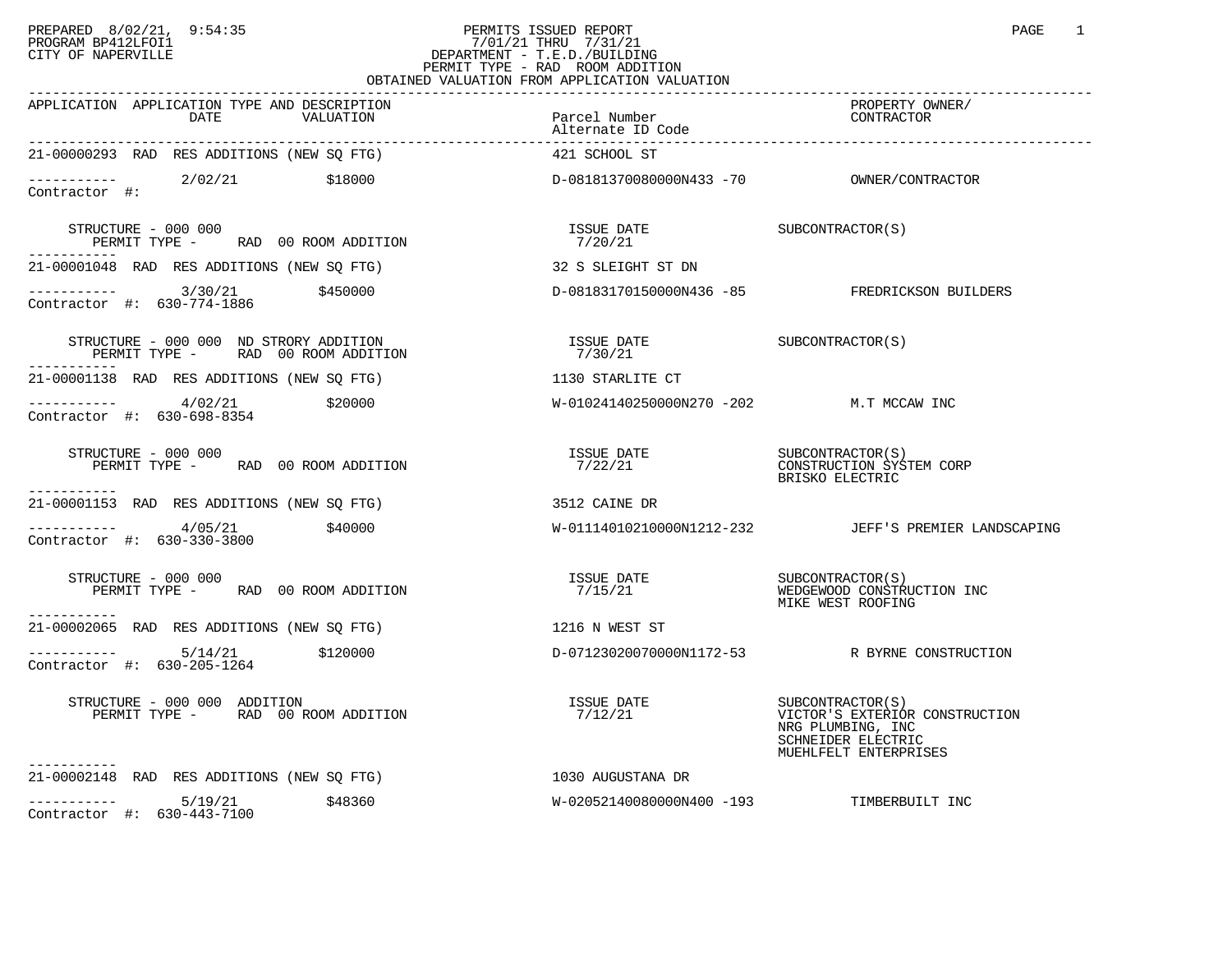## PREPARED 8/02/21, 9:54:35 PERMITS ISSUED REPORT<br>PROGRAM BP412LFOI1 79:54:35 PROGRAM PP412LFOI1 7/01/21 THRU 7/31/21<br>CITY OF NAPERVILLE PROGRAM BP412LFOI1 7/01/21 THRU 7/31/21 CITY OF NAPERVILLE **Example 20** CITY OF NAPERVILLE PERMIT TYPE - RAD ROOM ADDITION

| OBTAINED VALUATION FROM APPLICATION VALUATION                                                                      |                                    |                                                                                                                     |  |  |
|--------------------------------------------------------------------------------------------------------------------|------------------------------------|---------------------------------------------------------------------------------------------------------------------|--|--|
| APPLICATION APPLICATION TYPE AND DESCRIPTION<br>DATE<br>VALUATION                                                  | Parcel Number<br>Alternate ID Code | PROPERTY OWNER/<br>CONTRACTOR                                                                                       |  |  |
| 21-00002148 (CONTINUED)<br>----------                                                                              |                                    |                                                                                                                     |  |  |
| STRUCTURE - 000 000 ROOM ADDITION<br>PERMIT TYPE - RAD 00 ROOM ADDITION<br>-----------                             | ISSUE DATE<br>7/06/21              | SUBCONTRACTOR(S)<br>TIMBERBUILT, INC<br>ROOF<br>TIMBERBUILT, INC                                                    |  |  |
| 21-00002331 RAD RES ADDITIONS (NEW SO FTG)                                                                         | 2412 KINGSLEY DR                   |                                                                                                                     |  |  |
| $--------$ 5/26/21<br>\$85000<br>Contractor #: 630-969-8585                                                        |                                    | W-02062040050000N759 -191 BRADFORD AND KENT                                                                         |  |  |
| STRUCTURE - 000 000<br>PERMIT TYPE - RAD 00 ROOM ADDITION                                                          | ISSUE DATE<br>7/20/21              | SUBCONTRACTOR(S)<br>BRADFORD & KENT BUILDERS INC<br>LITTLE ELECTRICAL CONTRACTORS<br>HEAD ABOVE WATER PLUMBING, INC |  |  |
| ------------<br>21-00002418 RAD RES ADDITIONS (NEW SQ FTG)                                                         | 201 REDSTART RD                    |                                                                                                                     |  |  |
| $\frac{1}{2}$ = $\frac{1}{2}$ = $\frac{1}{2}$ = $\frac{6}{01/21}$ $\frac{512347}{0}$<br>Contractor #: 630-355-6557 |                                    | D-08311070200000N489 -160    QPAL ENTERPRISES INC                                                                   |  |  |
| STRUCTURE - 000 000 PORTICO<br>PERMIT TYPE - RAD 00 ROOM ADDITION                                                  |                                    |                                                                                                                     |  |  |
| 21-00002587 RAD RES ADDITIONS (NEW SQ FTG)                                                                         | 2556 BALSAM COVE RD                |                                                                                                                     |  |  |
| $---------$ 6/08/21 \$21000<br>Contractor #: 630-514-4701                                                          |                                    | D-07091090020000N1762-032 SUNSPACE BY ARBORVIEW                                                                     |  |  |
| STRUCTURE - 000 000<br>PERMIT TYPE - RAD 00 ROOM ADDITION                                                          |                                    |                                                                                                                     |  |  |
| 21-00002712 RAD RES ADDITIONS (NEW SQ FTG)                                                                         | 2836 FAIRHAUSER CT                 |                                                                                                                     |  |  |
| $--------$ 6/15/21<br>\$35650<br>Contractor #: 847-436-4825                                                        |                                    | W-01153020090000N1329-259 ENVY HOME SERVICES-ARLINGTON                                                              |  |  |
| STRUCTURE - 000 000 SUNROOM ADDITION<br>PERMIT TYPE - RAD 00 ROOM ADDITION                                         |                                    |                                                                                                                     |  |  |
| TOTAL PERMITS ISSUED 10 TOTAL PERMITS HELD<br>TOTAL APPLICATION VALUATION<br>850,357                               | 0                                  |                                                                                                                     |  |  |